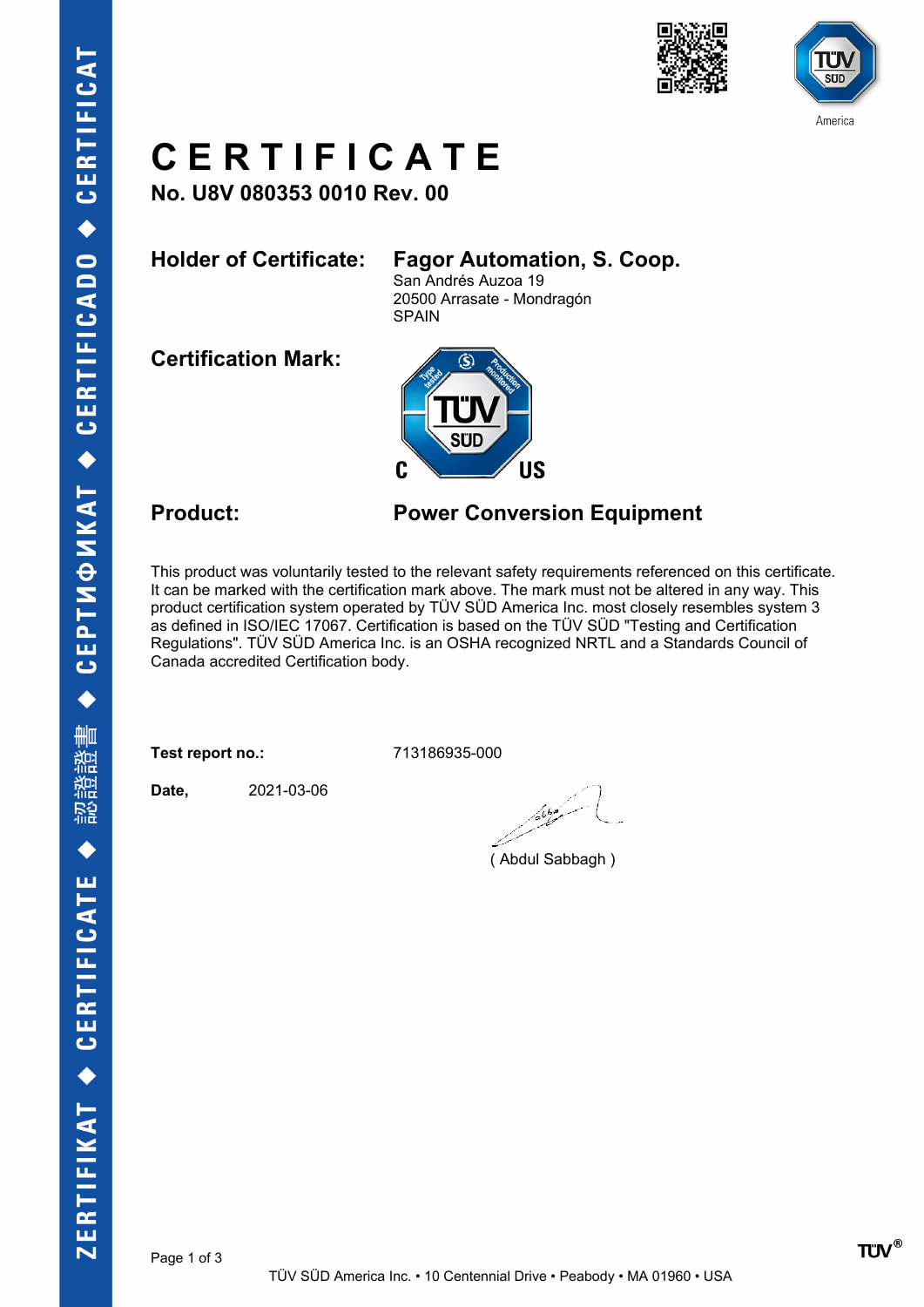

## **C E R T I F I C A T E**

**No. U8V 080353 0010 Rev. 00**

**Model(s):** QC-abcde-f

a. It is the type of the module, and can be DR (driver), RPS (Regenerative Power Supply)

b. It is the power/current of the module, and can be up to 275

c. It is the Power control of the module, in this case could be N (None), S (Single-axis drive), D (Dual-Axis Drive)

d. It is the field bus used, and can be N(none), S (Sercos II) or E (Ethernet Base Bus)

e. It is the input of the feedback and can be 4 digits (xxxx). The x means the version of Input 1...99

f. It is a non-safety related parameter. Can be one-character A…Z or none. It refers to changes in the power control, removing some parts as brake, PCB with coating or not, 200v supplied.

### **Tested according to:**

UL 61800-5-1:2012/R:2018-06 CSA C22.2 No. 274:2017

### **Parameters:**

| QC-DR                      | 007         | 07/<br>07                          | 012   | 012/<br>012            | 021           | 021/<br>021                        | 030     | 030/<br>030        | 040   | 055   | 080     | 120   | 160 | 225                          | 275 |
|----------------------------|-------------|------------------------------------|-------|------------------------|---------------|------------------------------------|---------|--------------------|-------|-------|---------|-------|-----|------------------------------|-----|
| Input at A17               |             |                                    |       |                        |               |                                    |         |                    |       |       |         |       |     |                              |     |
| Rated voltage<br>(VDC)     | 280-800 VDC |                                    |       |                        |               |                                    |         |                    |       |       |         |       |     |                              |     |
| Rated current<br>(A, RMS)  | 6,9         | 5,6                                | 11.9  | 9.7                    | 20.8          | 17                                 | 29      | 24,3               | 39    | 54    | 79      | 119   | 158 | 242                          | 316 |
| Rated power<br>(Kw/HP)     | 3,9/5,3     | 3,21<br>4,3                        | 6,7/9 | 7,1/<br>9,5            | 11,7/<br>15,7 | 12/16                              | 16 / 22 | 17/23              | 22/30 | 30/41 | 44 / 60 | 67/90 |     | 89 / 120 136 / 183 179 / 240 |     |
| Rated<br>frequency<br>(Hz) | <b>DC</b>   |                                    |       |                        |               |                                    |         |                    |       |       |         |       |     |                              |     |
| Class of<br>equipment:     |             |                                    |       |                        |               |                                    |         |                    |       |       |         |       |     |                              |     |
| OUTPUT at X11, X11A, X11B  |             |                                    |       |                        |               |                                    |         |                    |       |       |         |       |     |                              |     |
| Rated<br>voltage:          | 0-480 VAC   |                                    |       |                        |               |                                    |         |                    |       |       |         |       |     |                              |     |
| Rated<br>frequency:        | 0-880 Hz    |                                    |       |                        |               |                                    |         |                    |       |       |         |       |     |                              |     |
| Rated current<br>(A, RMS)  | 5,3         | $3,5A-$<br>X11A<br>$3,5A-$<br>X11B | 9,2   | 6 A-X11A<br>6 A-X11B   | 16,1          | $10,5-$<br>X11A<br>$10,5-$<br>X11B | 23      | 15-X11A<br>15-X11B | 30    | 42    | 61      | 92    | 123 | 187                          | 245 |
| Rated power<br>(Kw)        | 3,7         | $2,4-X11A$<br>2,4-X11B             | 6,3   | $4,1-X11A$<br>4,1-X11B | 11,1          | $7-X11A$<br>7-X11B                 | 15      | 10-X11A<br>10-X11B | 21    | 29    | 42      | 63    | 85  | 129                          | 170 |
| Rated power<br>(HP)        | 5           | 3,2-X11A<br>3.2-X11B               | 8,5   | 5,5-X11A<br>5,5-X11B   | 15            | 9-X11A<br>9-X11B                   | 21      | 13-X11A<br>13-X11B | 28    | 39    | 57      | 85    | 114 | 174                          | 228 |